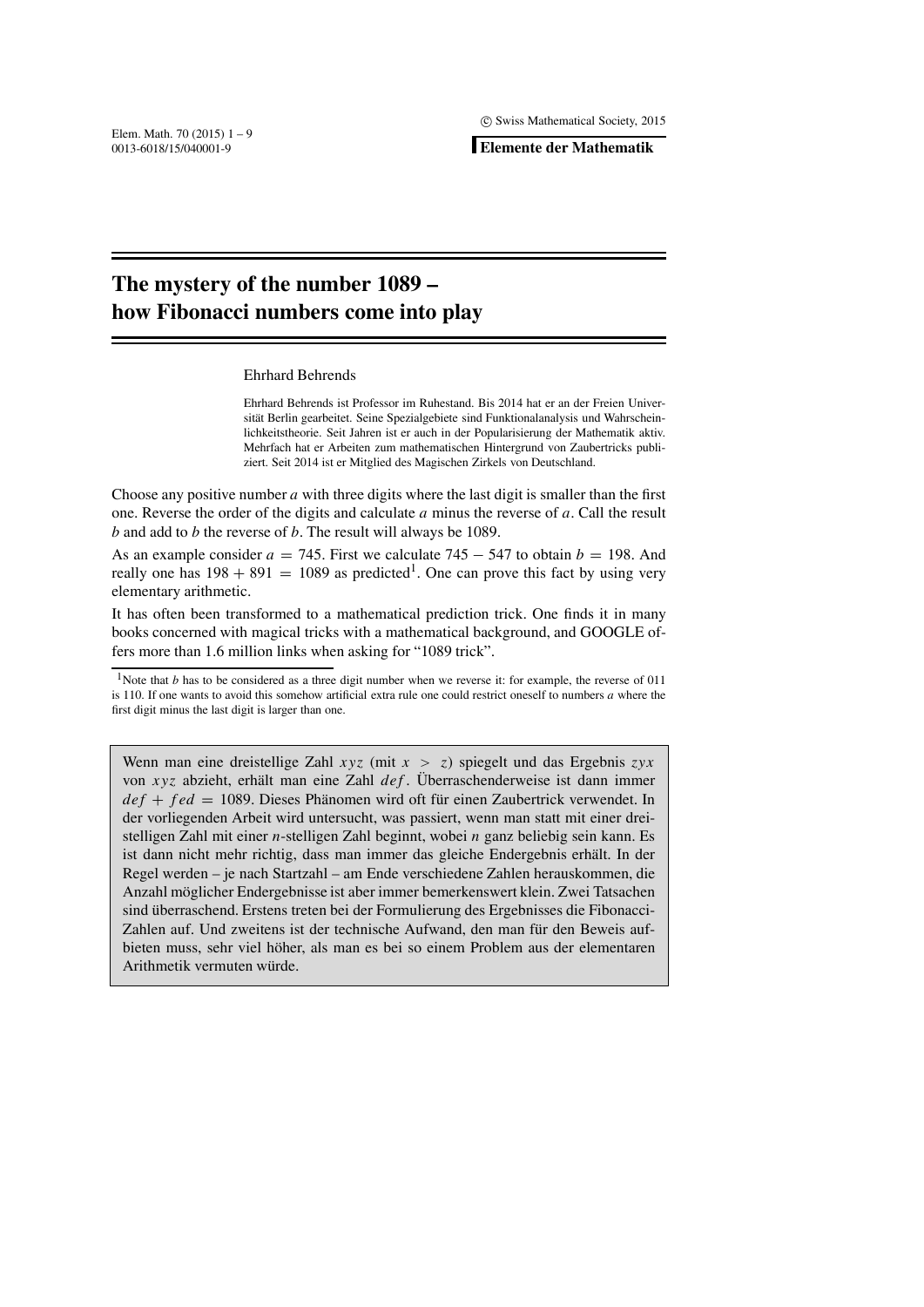The aim of the present note is to investigate what happens if one replaces three digit numbers by numbers of arbitrary length. More precisely we fix an  $n \geq 2$ , and we will consider *n*-digit numbers  $a = a_1 a_2 \dots a_n$  with  $a_i \in \{0, \dots, 9\}$  and  $a_1 > a_n$ . Then we calculate  $a_1 \ldots a_n - a_n \ldots a_1$ , and we write this positive number as  $b_1 \ldots b_n$ . Finally we calculate  $b_1 \ldots b_n + b_n \ldots b_1$ , this number will be called  $\phi_n(a)$ .

Suppose, e.g., that we consider in the case  $n = 6$  the number  $a = 242141$ . Then  $b_1 \dots b_6 =$ 242141−141242 = 100899, and  $φ_6(a) = 100899+998001 = 1098900$ . In the case *n* = 4 and *a* = 8007 we calculate as follows: 8007 − 7008 = 0999, and 0999 + 9990 = 10989; note that always (as in the case  $n = 3$ )  $b_1 \ldots b_n$  has to be considered as an *n*-digit number, leading zeros have to be taken into account when passing from  $b_1 \ldots b_n$  to  $b_n \cdots b_1$ .

Our investigations started with the observation that all  $\phi_3(a_1a_2a_3)$  equal 1089 when  $a_1a_2a_3$ runs through the positive numbers with 3 digits such that  $a_1 > a_3$ . It is *not* true, however, that also for larger *n* all  $\phi_n(a_1 \cdots a_n)$  coincide. But we will be able to show that there are always surprisingly few different numbers in the range of  $\phi_n$  and that – completely unexpectedly – Fibonacci numbers enter the scene.

We will also treat *another generalization*: up to now we worked in the decimal system, but one could ask the same question if the numbers under consideration are represented otherwise. What happens, e.g., with dyadic numbers or with numbers represented in the hexadecimal system when we apply the same rules? In the sequel the number  $B \in \{2, 3, \ldots\}$ will be fixed, and we will expand integers in the *B*-adic system. Those readers who are not interested in the general approach should replace *B* by the number 10 in the sequel to stay in the well-known decimal system.

Here are the relevant definitions:

- $I_{B,n} = \{0, \ldots, B-1\}^n$  denotes the set of *B*-adic expansions of the integers *m* with  $0 \le m \le B^n - 1$ . The elements of  $I_{B,n}$  will be written as  $(a_1 \ldots a_n)_B$ . For example,  $(20045)_{10}$  is "really" the number 20045, whereas  $(10011)_2$  is the dyadic expansion of the number 19.
- $I_{B,n}^*$  stands for the  $(a_1 \dots a_n)_B \in I_{B,n}$  such that  $a_1 > a_n$ .
- The map  $\rho_{B,n}: I_{B,n} \to I_{B,n}$  reverses the order:  $\rho_{B,n}: (a_1 \ldots a_n)_B \mapsto (a_n \ldots a_1)_B$ .
- $\delta_{B,n}$ :  $I_{B,n}^* \to I_{B,n}$  maps an  $(a_1 \dots a_n)_B$  to the *B*-adic expansion of the difference  $(a_1 \ldots a_n)_B$  minus  $\rho_{B,n}((a_1 \ldots a_n)_B)$ .
- $\sigma_{B,n}$ :  $I_{B,n} \rightarrow I_{B,n+1}$  maps a  $(b_1 \ldots b_n)_B$  to the *B*-adic expansion of the sum of  $(b_1 \ldots b_n)_B$  and  $\rho_{B,n}((b_1 \ldots b_n)_B)$ ; it can happen that this number has  $n+1$  *B*-adic digits. Example:  $\sigma_3((243)_5) = (243)_5 + (342)_5 = (1140)_5$ .
- And finally,  $\phi_{B,n}: I_{B,n}^* \to I_{B,n+1}$  is defined by  $\phi_{B,n} := \sigma_{B,n} \circ \delta_{B,n}$ . (Note that  $\phi_{10,n}$ coincides with the map  $\phi_n$  that was introduced above.)

Admittedly these are rather technical definitions, but they are necessary for a formal generalization of the rule that we have described above when introducing the 1089 trick.

How many elements are there in the range of  $\phi_{B,n}$ ? Here is our main result:

**Theorem.** *Depending on whether the integer n* ≥ 2 *is even or odd we write n as* 2*r or*  $2r+1$ . The sequence  $F_1, F_2, F_3, \ldots$  denotes the usual Fibonacci sequence 1, 1, 2, 3, 5,...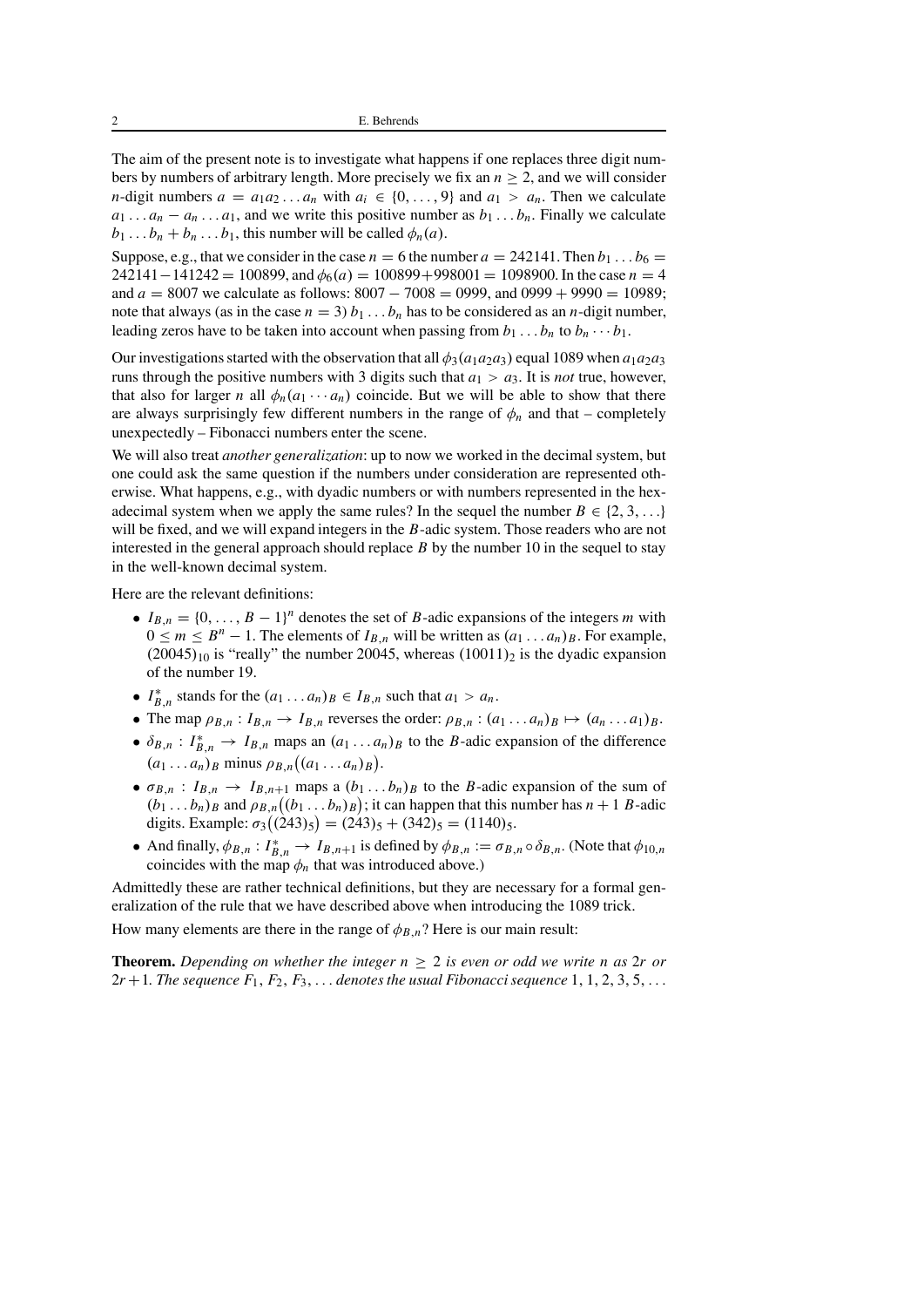*Then precisely F*<sub>2*r*</sub> *different numbers will occur as*  $\phi_{B,n}((a_1 \cdots a_n)_B)$  *when*  $(a_1 \cdots a_n)_B$ *runs through the elements of*  $I_{B,n}^*$ : *there is*  $1 = F_2$  *number for*  $n = 2$  *and*  $n = 3$  (*this corresponds to the original trick*)*, the cases n* = 4 *and n* = 5 *give rise to*  $3 = F_4$  *different numbers etc.*

As two immediate consequences we note:

- The number of possible candidates for the  $\phi_{B,n}((a_1 \cdots a_n)_B)$  does not depend on *B*.
- This number is tiny when compared with the elements of  $I_{B,n}^*$ . The proportion for even *n* is of order  $F_n/B^n \approx (\varphi/B)^n$  where  $\varphi = (1 + \sqrt{5})/2 = 1.618...$  is the golden ratio.

The rest of this note is devoted to the proof of this theorem. It will depend on an elementary but nevertheless surprisingly involved analysis of the arithmetic that is used to transform  $(a_1 \cdots a_n)_B \in I_{B,n}^*$  to  $\phi_{B,n}((a_1 \cdots a_n)_B)$ . At the end of this note one finds proposals how to use our result for a *mathematical magical trick*.

**Reminder 1: differences.** Most readers will be surprised to be reminded of some very elementary school arithmetic in a scientific mathematical paper, but this will be necessary to explain a definition that will be important for our investigations.

Carries will play a crucial role here, three variants will be used in the sequel (the  $t_k$ , the  $u_k$ , and the  $v_k$ ).

Let  $e = (e_1 \cdots e_n)_B$  and  $d = (d_1 \cdots d_n)_B$  in  $I_{B,n}$  with  $e > d$  be given. How does one calculate  $e - d$  in *B*-adic expansion? One works backwards from the last digit to the first one, sometimes – when calculating the *k*th digit – it might be necessary to "borrow" a 1 from the (*k* − 1)th digit. (It should be noted that school children are taught different strategies: in Germany, e.g., one adds a "1" to *dk*<sup>−</sup><sup>1</sup> whereas in the USA one "borrows" a 1 from *ek*−1.)

The first family of carries  $t_{n+1}, t_n, t_{n-1}, \ldots, t_1$  is defined as follows:  $t_{n+1} := 0$  and  $t_k := 0$ if  $e_k$  >  $d_k$  +  $t_{k+1}$  and  $t_k$  := 1 otherwise. Then the *k*th digit of  $e - d$  in *B*-adic expansion is  $Bt_k + e_k - (d_k + t_{k+1}) \in \{0, 1, \ldots, B-1\}$  ( $k = n, n-1, \ldots, 1$ ). We will use the notation  $C(e, d) := t_1 \cdots t_n.$ 

Here are two examples for the usual decimal system to illustrate this definition:  $(5553)_{10}$  –  $(1223)_{10}$  leads to  $t_1t_2t_3t_4 = 0000$ , i.e.,  $C((5553)_{10}, (1223)_{10}) = 0000$ . And  $(555370)_{10}$  –  $(499999)_{10}$  yields  $C((555370)_{10}, (499999)_{10}) = 011111$ .

Of particular interest will be the  $t_1 \nldots t_n$  when we calculate the difference  $\delta_{B,n}(a) = a \rho_{B,n}(a)$  for  $a = (a_1 \cdots a_n)_B \in I_{B,n}^*$ .

By  $\tau_{B,n}: I_{B,n}^* \to \{0, 1\}^n$  we denote the map that associates to  $a = (a_1 \cdots a_n)_B \in I_{B,n}^*$ the pattern  $C((a_1 \cdots a_n)_B, (a_n \cdots a_1)_B)$ . (So that, e.g.,  $\tau_{10,7}((4555552)_{10}) = 0111111$ .)  $T_{B,n} \subset \{0,1\}^n$  stands for the range of  $\tau_{B,n}$ .

Our *strategy to prove the theorem* will be as follows: first we will determine in Lemma 2 the cardinality of  $T_{B,n}$ , and then we will show in Lemma 3 that there is a bijection between  $T_{B,n}$  and the range of  $\phi_{B,n}$ .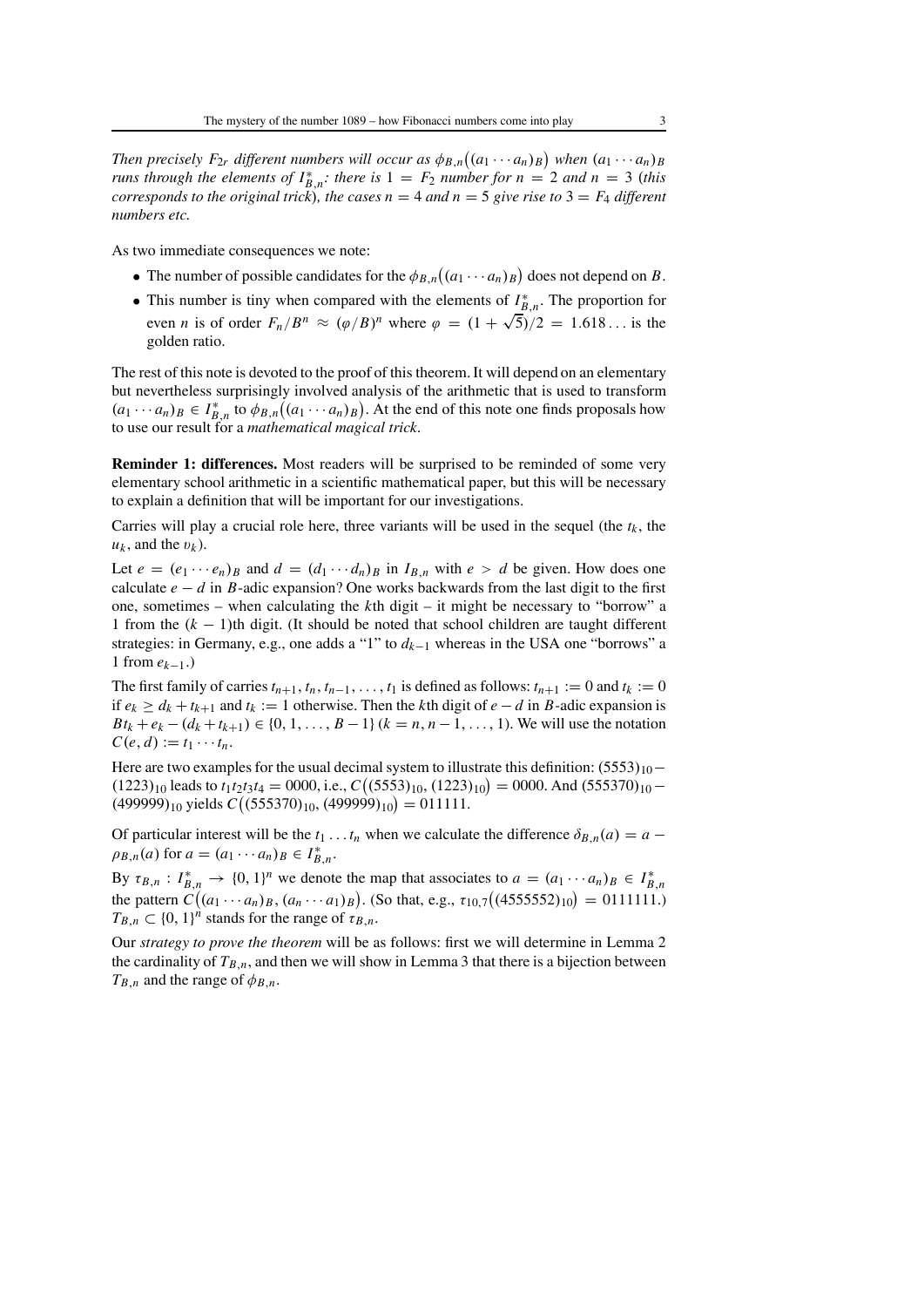The following facts can easily be verified:

**Lemma 1.** *Fix*  $a = (a_1 \cdots a_n)_B \in I_{B,n}^*$  *and put*  $t_1 \cdots t_n := \tau_{B,n}(a)$ *.* 

- (i)  $t_1 = 0$  *and*  $t_n = 1$ .
- (ii) *If*  $a_k > a_{n-k+1}$  *then*  $t_k = 0$ *; if*  $a_k < a_{n-k+1}$  *then*  $t_k = 1$ *; if*  $a_k = a_{n-k+1}$  *then*  $t_k = t_{k+1}$   $(k = 1, \ldots, n)$ .
- (iii) *For*  $k = 1, \ldots, n$  *the kth digit of*  $\delta_{B,n}(a)$  *is*  $t_k B + a_k (a_{n-k+1} + t_{k+1})$ *; here, as above, we put*  $t_{n+1} := 0$ *.*

In order to be able to calculate the cardinality of  $T_{B,n}$  by a recursion formula we will need some further definitions:

- 1.  $T_{B,n}^0$  (resp.  $T_{B,n}^1$ ) denotes the collection of the  $t_1 \cdots t_n \in T_{B,n}$  such that  $t_2 = 0$  (resp.  $t_2 = 1$ ). And  $\Psi_n$  (resp.  $\Psi_n^0$  resp.  $\Psi_n^1$ ) stands for the cardinality of  $T_{B,n}$  (resp.  $T_{B,n}^0$ resp.  $T_{B,n}^1$ ). We note that, by part (ii) of the preceding lemma,  $T_{B,n}$  does not depend on *B*.
- 2. A map  $\mu_{B,n}: I_{B,n}^* \to \{0, 1\}^n$  (a variant of  $\tau_{B,n}$ ) is defined by  $a = (a_1 \cdots a_n)_B \mapsto$  $u_1 \cdots u_n := C((a_1 \cdots a_n)_B, (a_n \cdots a_2 0)_B)$ : before calculating the difference of *a* and the reverse of *a* the last digit of this reverse is changed to zero.

It is clear that always  $u_n = 0$  and  $u_1 = 0$  hold.

3.  $M_{B,n}$  denotes the range of  $\mu_{B,n}$ , and  $M_{B,n}^0$  (resp  $M_{B,n}^1$ ) is the collection of the  $u_1 \cdots u_n \in M_{B,n}$  such that  $u_2 = 0$  (resp.  $u_2 = 1$ ). And  $\Phi_n$  (resp.  $\Phi_n^0$  resp.  $\Phi_n^1$ ) denotes the cardinality of  $M_{B,n}$  (resp.  $M_{B,n}^0$  resp.  $M_{B,n}^1$ ).

Here are some concrete calculations. First we will restrict ourselves to the case of even *n*, we will write  $n = 2r$ .

1) We start with  $n = 4$ . For the calculation of  $\tau_{B,4}(a)$  for a certain  $a = (a_1 a_2 a_3 a_4) \in I_{B,4}^*$ one only needs to know whether  $a_2 < a_3$ ,  $a_2 = a_3$  or  $a_2 > a_3$ . And therefore, if one wants to identify the elements of  $T_{B,4}$ , one only has to treat three examples. We choose  $(\beta 0\beta 0)_B$ ,  $(\beta 000)_B$  and  $(\beta \beta 00)_B$ , where  $\beta := B - 1$ . The following table shows these *a* together with the associated  $\tau_{B,4}(a)$ :

| a            | $(\beta 0 \beta 0)_B$ | $(\beta 000)_B$ | $(\beta \beta 00)_B$ |
|--------------|-----------------------|-----------------|----------------------|
| $\tau_{B,4}$ | 0101                  | 0111            | 0011                 |

It follows that  $\Psi_4^0 = 1$ ,  $\Psi_4^1 = 2$  and  $\Psi_4 = 3$ .

And here is the corresponding table for  $M_{B,4}$ :

| а           | $(\beta 0 \beta 0)_B$ | $(\beta 000)_B$ | $(\beta \beta 00)_B$ |  |  |
|-------------|-----------------------|-----------------|----------------------|--|--|
| $\mu_{B,4}$ | 0100                  | 0000            | 0010                 |  |  |

We conclude that  $\Phi_4^0 = 2$ ,  $\Phi_4^1 = 1$  and  $\Phi_4 = 3$ .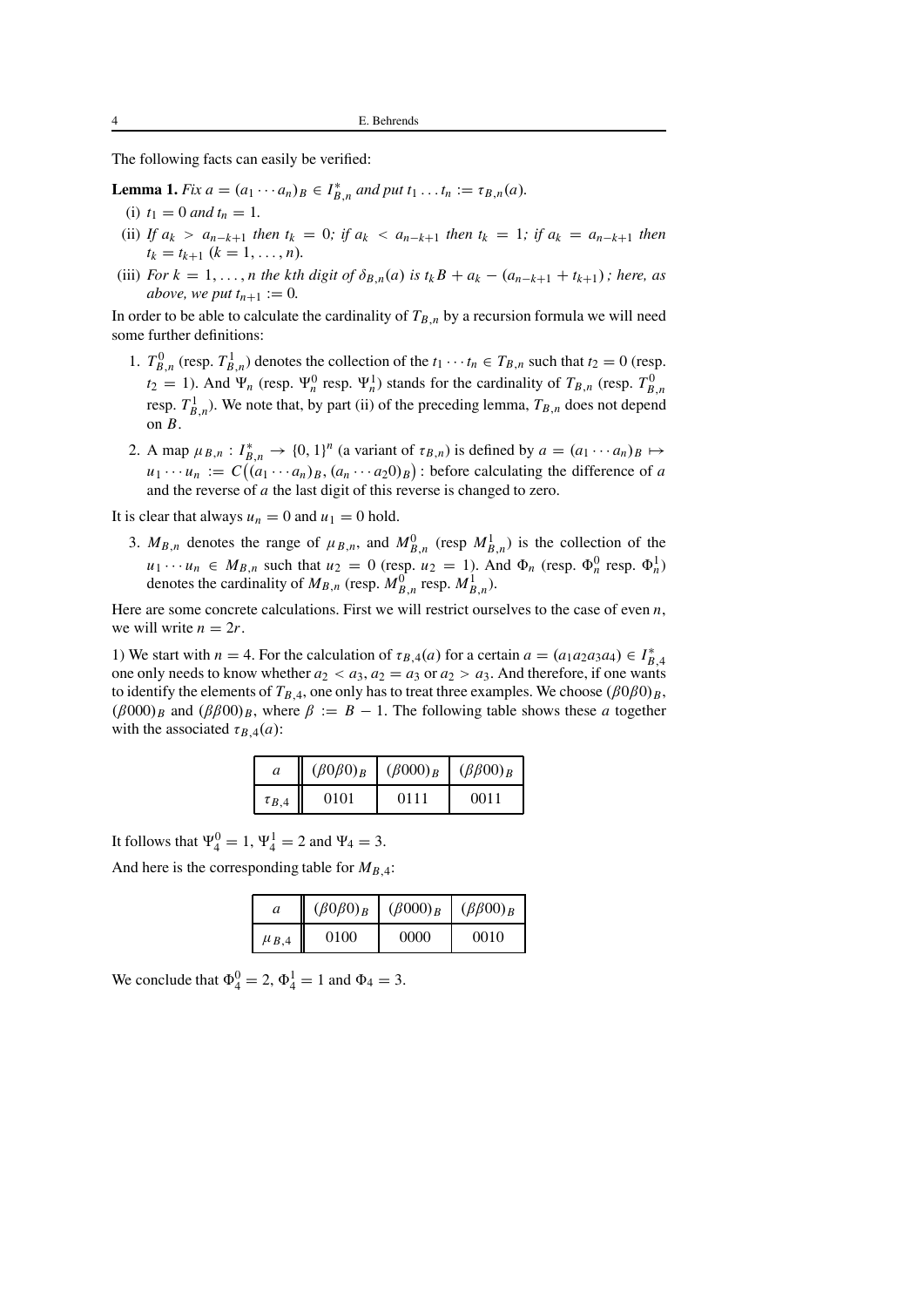2) Next we consider the case  $n = 6$ . This time 9 different  $a \in I_{B,6}^*$  have to be treated in order to exhaust all possibilities:  $a_2 <, =, > a_5$  and  $a_3 <, =, > a_4$ . In the table one sees our choice of *a* and the corresponding  $\tau_{B,6}$ :

| $\mathfrak a$ |              | $(\beta 00 \beta \beta 0)_B$ | $(\beta 000\beta 0)_B$ |  |                            | $(\beta 0 \beta 0 \beta 0) B$ |        | $(\beta 00\beta 00)_B$      |        | $(\beta 00000)_R$ |
|---------------|--------------|------------------------------|------------------------|--|----------------------------|-------------------------------|--------|-----------------------------|--------|-------------------|
| $\tau_{B,6}$  | 011001       |                              | 010001                 |  | 010101                     |                               | 011011 |                             | 011111 |                   |
|               | a            |                              | $(\beta 0\beta 000)_B$ |  | $(\beta\beta 0\beta 00)_B$ | $(\beta\beta0000)_B$          |        | $(\beta \beta \beta 000)_B$ |        |                   |
|               | $\tau_{B,6}$ |                              | 000111                 |  | 001011                     | 001111                        |        | 000111                      |        |                   |

Thus  $\Psi_6^0 = 3$ ,  $\Psi_6^1 = 5$  and  $\Psi_6 = 8$ ; note that the pattern 000111 appears twice in this table, it has to be counted only once.

The range of  $\mu_{B,6}$  contains the following elements:

| a           | $(\beta 00 \beta \beta 0)_B$ |        | $(\beta000\beta0)_B$             |  | $(\beta 0 \beta 0 \beta 0) B$        |                                | $(\beta 00\beta 00)_B$ |                                       | $(\beta 00000)_B$ |        |
|-------------|------------------------------|--------|----------------------------------|--|--------------------------------------|--------------------------------|------------------------|---------------------------------------|-------------------|--------|
| $\mu_{B,6}$ |                              | 011000 | 010000                           |  |                                      | 010100                         |                        | 011000                                |                   | 000000 |
|             | a<br>$\mu_{B,6}$             |        | $(\beta 0\beta 000)_B$<br>000100 |  | $(\beta\beta 0\beta 00)_B$<br>001010 | $(\beta\beta0000)_B$<br>001110 |                        | $(\beta \beta \beta 000)_B$<br>000110 |                   |        |

It follows that  $\Phi_6^0 = 5$ ,  $\Phi_6^1 = 3$  and  $\Phi_6 = 8$ .

## **Lemma 2.**

(i) *The following recursion formulas hold for*  $r \geq 1$ *:* 

$$
\Psi_{2(r+1)}^0 = \Psi_{2r}, \ \Psi_{2(r+1)}^1 = \Psi_{2r}^1 + \Phi_{2r}, \ \Phi_{2(r+1)}^0 = \Phi_{2r}^0 + \Psi_{2r}, \ \Phi_{2(r+1)}^1 = \Phi_{2r}.
$$

- (ii)  $\Psi_{2r} = F_{2r}$ , where  $F_{2r}$  denotes the 2rth element of the Fibonacci sequence  $F_1$ ,  $F_2, \dots = 1, 1, 2, 3, 5, 8, \dots$
- (iii) *Write n* = 2*r* if *n* is even and  $n = 2r + 1$  if *n* is odd. Then  $T_{B,n}$  has  $F_{2r}$  elements.

*Proof.* (i) It will be convenient to write an  $\tilde{a} \in I_{B,2(r+1)}^*$  in the form

$$
\tilde{a} = (a_1 \alpha a_2 \cdots a_{2r-1} \alpha' a_{2r})_B
$$

with  $\alpha, \alpha' \in \{0, \ldots, B - 1\}$  (so that, e.g.,  $a_2$  denotes the *third* digit in  $\tilde{a}$ ). Put  $a :=$  $(a_1 \cdots a_{2r})_B \in I_{B,2r}^*$ ,  $t_1 \cdots t_{2r} := \tau_{B,2r}(a)$  and  $u_1 \cdots u_{2r} := \mu_{B,2r}(a)$ . Then it follows from elementary arithmetic that:

- If  $\alpha < \alpha'$  then  $\tau_{B,2(r+1)}(\tilde{a}) = 01u_2 \cdots u_{2r-1}01$  and  $\mu_{B,2(r+1)}(\tilde{a}) = 01u_2u_3 \cdots u_{2r-1}00;$
- If  $\alpha = \alpha'$  then  $\tau_{B,2(r+1)}(\tilde{a}) = 0$ *t*<sub>2</sub>*t*<sub>2</sub>*t*<sub>3</sub> ··· *t*<sub>2*r*-1</sub>11 and  $\mu_{B,2(r+1)}(\tilde{a}) = 0u_2u_2u_3 \cdots u_{2r-1}00;$
- If  $\alpha > \alpha'$  then  $\tau_{B,2(r+1)}(\tilde{a}) = 0$  0*t*<sub>2</sub> · · · *t*<sub>2*r*-1</sub>11 and  $\mu_{B,2(r+1)}(\tilde{a}) = 00t_2t_3 \cdots t_{2r-1}10;$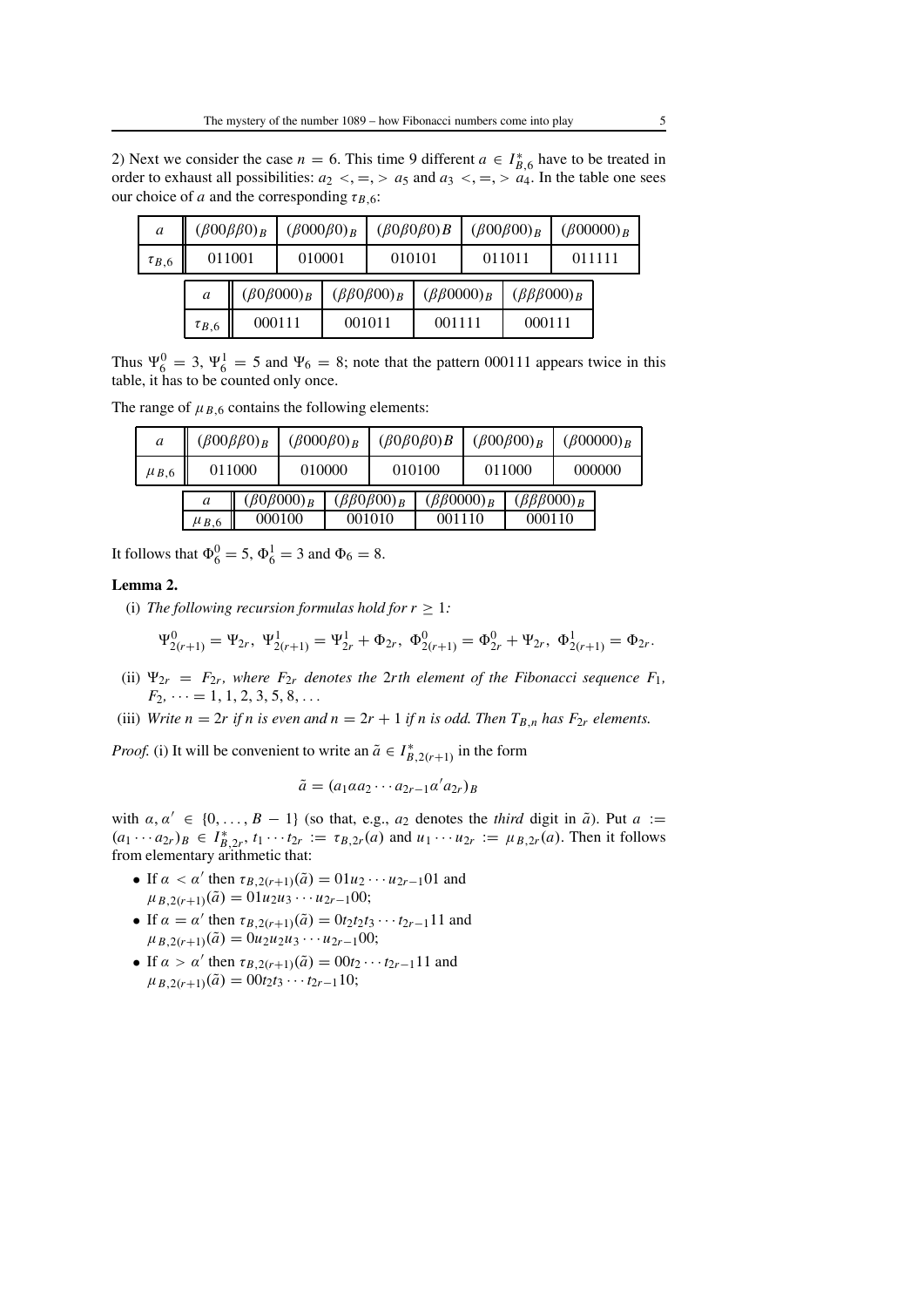The recursion formulas can now be deduced easily:

- a) How many elements are there in  $T_{B,2(r+1)}^0$ ? They are generated only when  $\alpha > \alpha'$ or when  $\alpha = \alpha'$ . In the second case only the  $\tilde{a}$  with  $t_2 = 0$  contribute, but these are already part of the collection generated by  $\alpha > \alpha'$ . This proves  $\Psi^0_{2(r+1)} = \Psi_{2r}$ .
- b) Only the  $\tilde{a}$  with  $\alpha < \alpha'$  and the  $\tilde{a}$  with  $\alpha = \alpha'$  and  $t_2 = 1$  count for  $\Psi^1_{2(r+1)}$ , and all these patterns are different: the last but one digit in the first family (from  $\alpha' < \alpha'$ ) is 0 whereas it is 1 in the second. This shows that  $\Psi^1_{2(r+1)} = \Psi^1_{2r} + \Phi_{2r}$ .
- c) and d) The recursion formulas for  $\Phi_{2(r+1)}^0$  and  $\Phi_{2(r+1)}^1$  are justified in a similar way.

(ii) By the above calculations we know that  $\Psi_4^0 = \Phi_4^1 = F_2$ ,  $\Psi_4^1 = \Phi_4^0 = F_3$  and  $\Psi_4 =$  $\Phi_4 = F_4$ . It follows easily from the relation  $F_k + F_{k+1} = F_{k+2}$  and the recursion formulas from (i) that always  $\Psi_{2r}^0 = \Phi_{2r}^1 = F_{2r-2}$ ,  $\Psi_{2r}^1 = \Phi_{2r}^0 = F_{2r-1}$  and  $\Psi_{2r} = \Phi_{2r} = F_{2r}$ . This proves the claim for  $r \geq 2$ ; for  $r = 1$  it is trivially true.

(iii) The case of even  $n = 2r$  is covered by (ii) since  $\Psi_{2r}$  counts the elements of  $T_{B,2r}$ . Now let  $n = 2r + 1$  be odd. By Lemma 1 (ii) we know that any  $t_1 \cdots t_n \in T_{B,n}$  satisfies  $t_{r+1} = t_{r+2}$  since  $a_k = a_{n-k+1}$  for  $k = r+1$ . Therefore  $t_1 \cdots t_r t_{r+1} t_{r+2} \cdots t_n \mapsto$  $t_1 \cdots t_r t_{r+2} \cdots t_n$  is a bijection between  $T_{B,2r+1}$  and  $T_{B,2r}$ .

**Reminder 2: sums.** Summation in *B*-adic expansion is easier than subtraction. Let  $d =$  $(d_1 \ldots d_n)_B$  and  $e = (e_1 \ldots e_n)_B$  in  $I_{B,n}$  be given. Denote by  $v_k$  the carry that occurs when calculating the *k*th digit of  $d + e$ . This means that we define  $v_1, \ldots, v_n, v_{n+1}$  recursively by  $v_{n+1} := 0$ , and  $v_k = 1$  (resp.  $v_k := 0$ ) if  $d_k + e_k + v_{k+1} \ge B$  (resp.  $d_k + e_k + v_{k+1} < B$ );  $k = n, n - 1, \ldots, 1$ . Then the *B*-adic expansion of  $d + e$  is given by  $v_1 c_1 \ldots c_n$ , where  $c_k := v_{k+1} + d_k + e_k - v_k B$  for  $k = 1, ..., n$ .

It will be convenient for us to have *an intermediate step* in our calculation: first we calculate the numbers  $R_k := d_k + e_k \in \{0, \ldots, 2B - 2\}$  ( $k = 1, \ldots, n$ ), and from these we determine the *B*-adic expansion of  $d+e$ . For example,  $(34201)_5+(44033)_5$  is calculated as

$$
(34204)_5 + (44033)_5 \mapsto (7, 8, 2, 3, 7) \mapsto (133242)_5;
$$

here the carries are  $v_1v_2v_3v_4v_5 = 11001$ .

Of particular interest will be the case  $d = (b_1 \cdots b_n)_B = \delta_{B,n}(a)$  and  $e = (b_n \cdots b_1)_B$  for  $a = (a_1 \cdots a_n)_B \in I_{B,n}^*$ . Let such an *a* be given. We already know (Lemma 1 (iii)) that the *k*th digit of  $b = (b_1 \cdots b_n)_B := \delta_{B,n}(a)$  is  $t_k B + a_k - (a_{n-k+1} + t_{k+1})$ . Therefore  $b_k$  plus the *k*th digit of  $\rho_{B,n}(b)$  is

$$
R_k := b_k + b_{n-k+1}
$$
  
=  $t_k B + a_k - (a_{n-k+1} + t_{k+1}) + t_{n-k+1}B + a_{n-k+1} - (a_k + t_{n-k+2})$   
=  $(t_k + t_{n-k+1})B - (t_{k+1} + t_{n-k+2}).$ 

(This is a crucial observation: the  $R_1, \ldots, R_n$  only depend on the  $t_k$  and not on the  $a_k$ .) In order to calculate  $\phi_{B,n}(a)$  as a *B*-adic number it remains to work from the right to the left: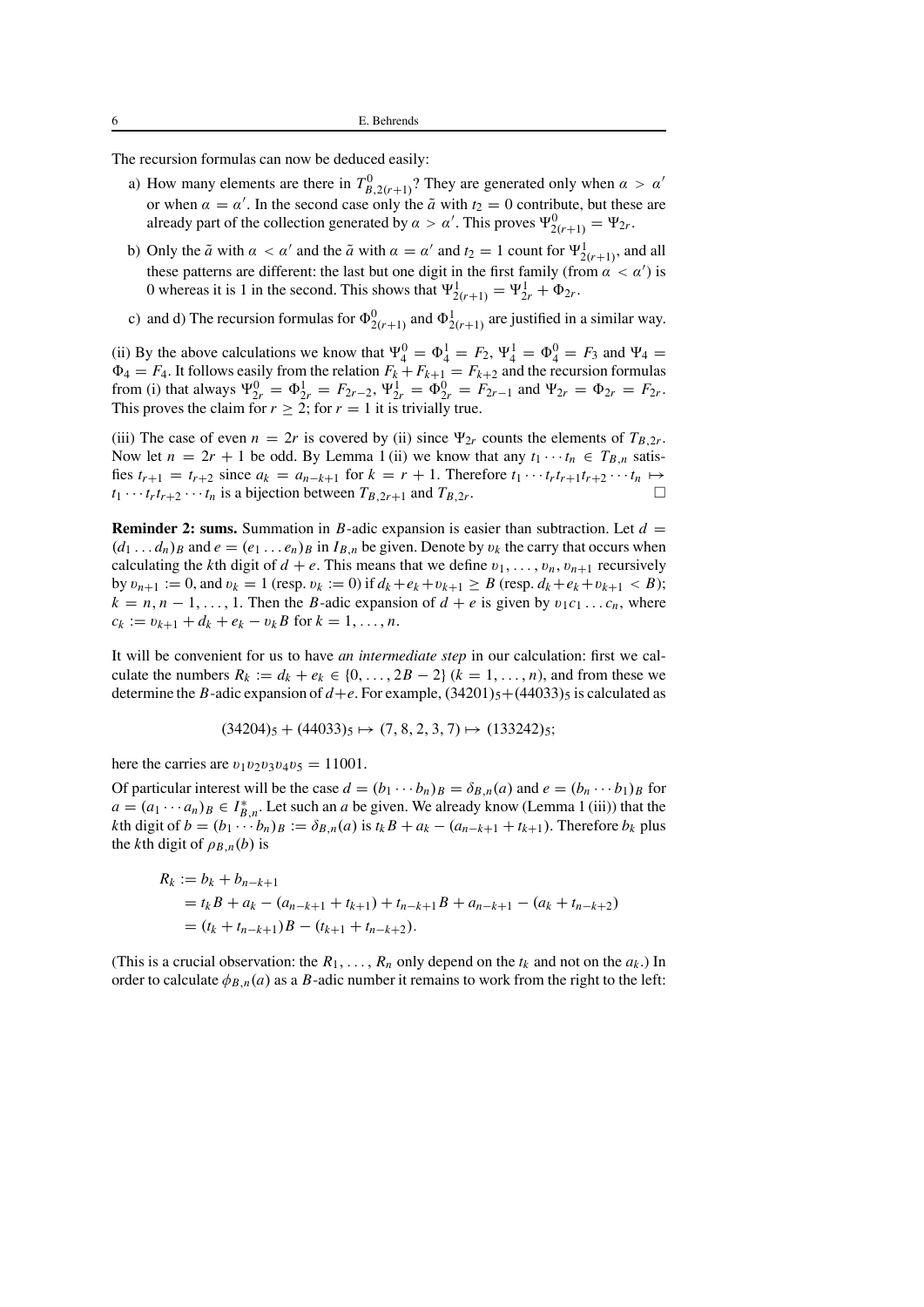we define the  $v_k$  as the carries when determining  $(b_1 \cdots b_n)_B + (b_n \cdots b_1)_B$  as above<sup>2</sup>. Then with  $c_k := R_k + v_{k+1} - v_k B$  one has  $\phi_{B,n}(a) = (v_1 c_1 \dots c_n) B$ .

Here is an example, we consider  $a = (5677321)_{10}$ . Then  $\delta_{10,7}(a) = (4439556)_{10}$  and  $(R_1, \ldots, R_7) = (10, 9, 8, 18, 8, 9, 10)$ . Consequently  $\phi_{10,7}(a) = (10998900)_{10}$  with  $v_1 \cdots v_7 = 1001011.$ 

#### **Lemma 3.**

- (i)  $R_k = R_{n-k+1}$ , and  $R_k \in \{0, B-2, B-1, B, 2B-2\}$  for all k.
- (ii) *The map*  $t_1 \cdots t_n \mapsto (R_1, \ldots, R_n)$  (*from*  $T_{B,n}$  *to*  $\{0, B-2, B-1, B, 2B-2\}^n$ ) *is one to one.*
- (iii) *The map*  $(R_1, \ldots, R_n) \mapsto v_1c_1 \cdots c_n$  (from the  $(R_1, \ldots, R_n)$  that are generated by *the*  $(a_1 \cdots a_n)_B \in I_{B,n}^*$  *to*  $I_{B,n+1}$ *) is one to one.*

*Proof.* (i) The symmetry is a consequence of the definition:  $R_k = b_k + b_{n-k+1}$  for  $k =$ 1,..., *n*. That  $R_k$  lies in {0,  $B - 2$ ,  $B - 1$ ,  $B$ ,  $2B - 2$ } follows from the formula  $R_k =$  $(t_k + t_{n-k+1})B - (t_{k+1} + t_{n-k+2})$  and the fact that  $R_k$  is the sum of two elements in  $\{0, 1, \ldots, B-1\}.$ 

(ii) We have to show that it is possible to reconstruct  $t_1 \cdots t_n$  from  $(R_1, \ldots, R_n)$ . Always  $t_1 = 0 = t_{n+1}$  and  $t_n = 1$  hold so that

$$
R_1 = (t_1 + t_n)B - (t_2 + t_{n+1}) = B - t_2.
$$

In this way we have identified  $t_1, t_2, t_n$ . The remaining  $t_k$  will be found by working recursively "inwards"; from  $t_1, t_2, t_n$  to  $t_1, t_2, t_3, t_{n-1}, t_n$ , then to  $t_1, t_2, t_3, t_4, t_{n-2}, t_{n-1}, t_n$ etc.

Suppose that we know for some  $k \geq 2$  the  $t_1, \ldots, t_k, t_{n-k+2}, \ldots, t_n$ . What can be said about  $t_{k+1}$  and  $t_{n-k+1}$ ? We consider four cases separately.

*Case* 1*:*  $t_k = t_{n-k+2} = 0$ . In this case  $R_k = (t_k + t_{n-k+1})B - (t_{k+1} + t_{n-k+2}) = t_{n-k+1}B$  $t_{k+1}$  holds, where  $R_k$  is known.  $t_{k+1}$  and  $t_{n-k+1}$  can now be identified with the help of (i): the number  $R_k$  is one of the numbers  $B, B - 1, 0$ , and this yields  $t_{n-k+1} = 1, t_{k+1} = 0$  or  $t_{n-k+1} = 1$ ,  $t_{k+1} = 1$  or  $t_{n-k+1} = t_{k+1} = 0$ , respectively.

*Case* 2*:*  $t_k = 1$ ,  $t_{n-k+2} = 0$ . Then  $R_k = (1 + t_{n-k+1})B - t_{k+1}$ .  $R_k$  equals  $B, B - 1, 2B$  or 2*B* − 1, and in each case one can reconstruct  $t_{k+1}$  and  $t_{n-k+1}$ . (For example, if  $R_k = 2B$ , then necessarily  $t_{n-k+1} = 1$  and  $t_{k+1} = 0$ .)

Case 3 ( $t_k = 0$ ,  $t_{n-k+2} = 1$ ) and case 4 ( $t_k = t_{n-k+2} = 1$ ) are treated in a similar way. This proves (ii).

(iii) How can one find  $R_1, \ldots, R_k$  if  $v_1c_1 \cdots c_n$  are known? We have  $R_n = B - t_2$  so that  $R_n = B$  or  $R_n = B - 1$ . Thus it follows in the case  $c_n = 0$  that  $R_n = B$  and  $v_n = 1$ whereas  $c_n = B - 1$  yields  $R_n = B - 1$  and  $v_n = 0$ . The number  $v_1$  is also known by assumption so that we can start our recursion with the known numbers  $R_1 = R_n$  and

<sup>2</sup>I.e.,  $v_{n+1} := 0$ , and  $v_k = 1$  (resp.  $v_k = 0$ ) if  $R_k + v_{k+1} \ge B$  (resp.  $\lt B$ ).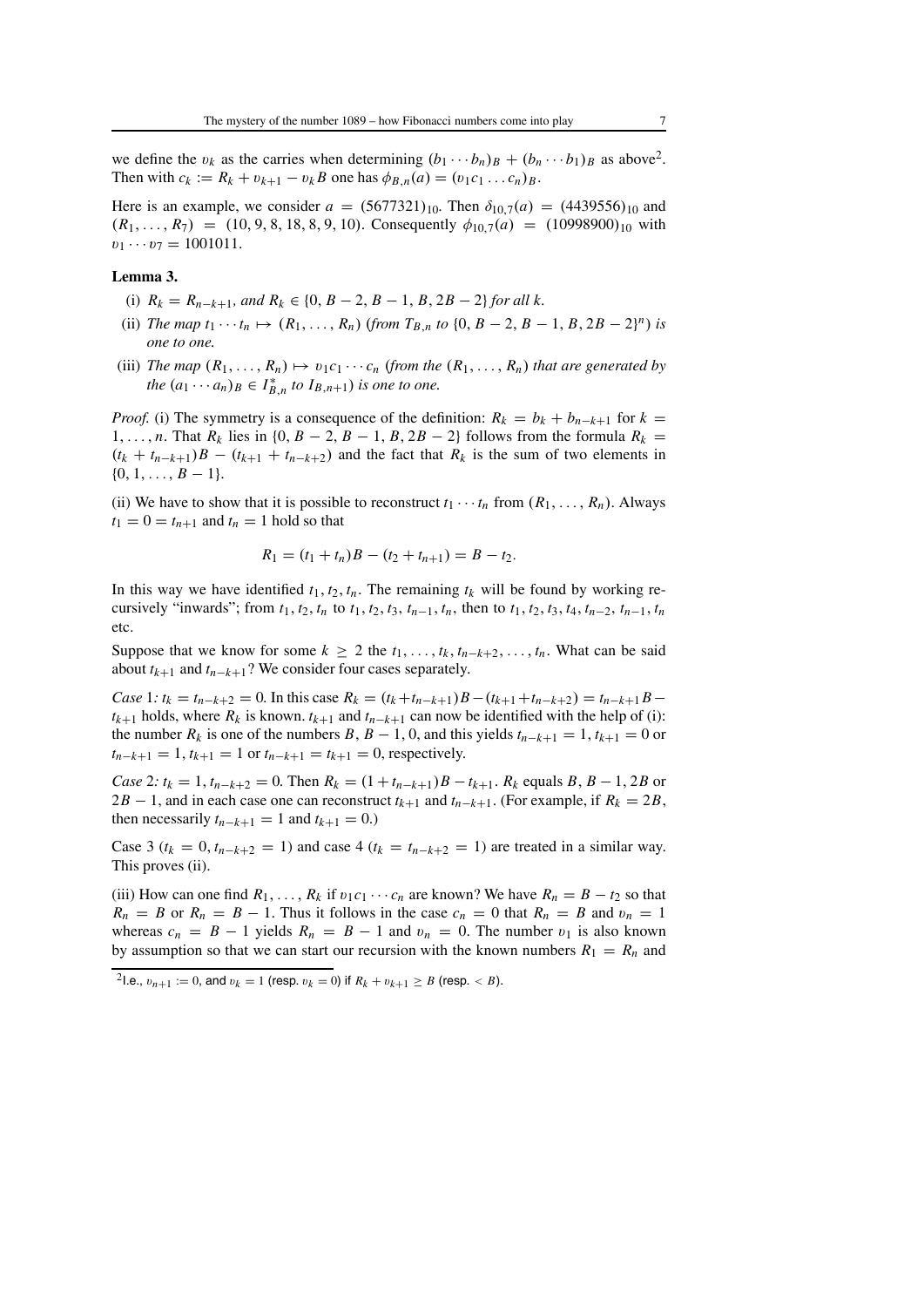$v_1, v_n$ . As in the proof of (ii) we work from the extreme left and right indices to the inner ones: from 1, *n* to 1, 2, *n* − 1, *n* etc.

Suppose that  $R_1 (= R_n)$ ,  $R_2 (= R_{n-1})$ , ...,  $R_k (= R_{n-k+1})$  and  $v_1, \ldots, v_k, v_{n-k+1}, \ldots, v_n$ are already found. We will determine  $R_{k+1} (= R_{n-k})$  as well as  $v_{k+1}$  and  $v_{n-k}$ . Write the *B*-adic expansion of  $R_{k+1}$  as  $(\alpha \alpha')_B$ ; here  $\alpha \in \{0, 1\}$  and  $\alpha' \in \{0, B-1, B-2\}$ .

*Step* 1*: First we identify*  $v_{k+1}$ . As an example consider a case where  $R_k = c_k = B - 1$ . Then  $v_{k+1}$  necessarily is 0 since  $v_{k+1} = 1$  would imply  $c_k = 0$ . Similarly  $v_{k+1} = 0$  must hold whenever  $R_k = c_k$  or – in situations where  $R_k = (10)_B$  or  $R_k = (1, B - 2)_B$  – when  $c_k$  equals the second (counted from left to right) *B*-adic digit of  $R_k$ . In all other cases one knows that  $v_{k+1} = 1$ .

*Step* 2*:* We determine  $\alpha'$ . By assumption we know  $v_{n-k+1}$ . If this number is zero then  $\alpha' = c_{n-k}$ . In the case  $v_{n-k+1} = 1$  we consider two cases. If  $c_{n-k} = 0$  we recall that  $c_{n-k}$ equals the second digit of  $\alpha' + 1$  so that  $\alpha' = B - 1$  and  $v_{n-k} = 1$  (a carry is necessary). In the case  $c_{n-k} > 0$ , however, we can conclude that  $\alpha' = c_{n-k} - 1$ .

*Step* 3*: What about*  $\alpha$ ? Suppose that  $c_{k+1} = \alpha'$ . This implies that  $\alpha = v_{k+1}$ . And what happens if  $\alpha' \neq c_{k+1}$ ? If  $c_{k+1} = 0$  this is possible only if  $\alpha' = B - 1$  and then necessarily  $\alpha = 0$  (since  $R_{k+1} < 2B - 1$ ). In the case  $c_{k+1} > 0$  we can conclude that the carry, if there is one, was generated by  $\alpha$ , i.e.,  $\alpha = v_{k+1}$ .

*Step* 4*:*  $v_{n-k}$  *again.* For certain cases  $v_{n-k}$  was calculated already in Step 2. But now we know more:  $v_{n-k}$  can be determined easily from  $\alpha$ ,  $\alpha'$  and  $v_{n-k+1}$ : if  $\alpha = 1$  or  $\alpha' +$  $v_{n-k+1} = B$  then  $v_{n-k} = 1$ , and otherwise it follows that  $v_{n-k} = 0$ .  $\Box$ 

The *proof of the theorem* is now easy: Write  $n = 2r$  or  $n = 2r + 1$ . By Lemma 2 there are  $F_{2r}$  elements in  $T_{B,n}$ , and by Lemma 3 there is a bijection between  $T_{B,n}$  and the range of  $\phi_{B,n}$ .

We conclude this note with some **examples and remarks:**

1. The numbers  $R_k$  lie in { $2B - 2$ ,  $B$ ,  $B - 1$ ,  $B - 2$ , 0}, and the *k*th digit of the final result is the last digit of  $R_k + v_{k+1}$ . This explains why all digits of the  $\phi_{B,n}(a)$  lie in  $\{0, 1, B-1, B-2\}.$ 

2. If one deals with 4 digits there will be  $F_4 = 3$  different numbers in the range of  $\phi_{B,4}$ . In the following table they are depicted for the case  $B = 10$ , and the associated  $t_1t_2t_3t_4$  are also shown. For example, all  $a = (a_1 a_2 a_3 a_4)_{10} \in I_{10,4}^*$  for which the associated  $t_1 t_2 t_3 t_4$ equals 0101 (i.e., all *a* with  $a_2 < a_3$ ) give rise to  $\phi_{4,10}(a) = 9999$ .

|  | $\mid t_1t_2t_3t_4 \mid$ 0101 (or: $a_2 < a_3$ ) 0011 (or: $a_2 > a_3$ ) 0111 (or: $a_2 = a_3$ ) |       |       |  |  |
|--|--------------------------------------------------------------------------------------------------|-------|-------|--|--|
|  | 9999                                                                                             | 10890 | 10989 |  |  |

3. And here are the three numbers for  $n = 5$ :

| $\mid t_1t_2t_3t_4t_5 \mid$ 00111 (or: $a_2 < a_4$ )   01001 (or: $a_2 > a_4$ )   01111 (or: $a_2 = a_4$ ) |        |        |  |
|------------------------------------------------------------------------------------------------------------|--------|--------|--|
| 99099                                                                                                      | 109890 | 109989 |  |